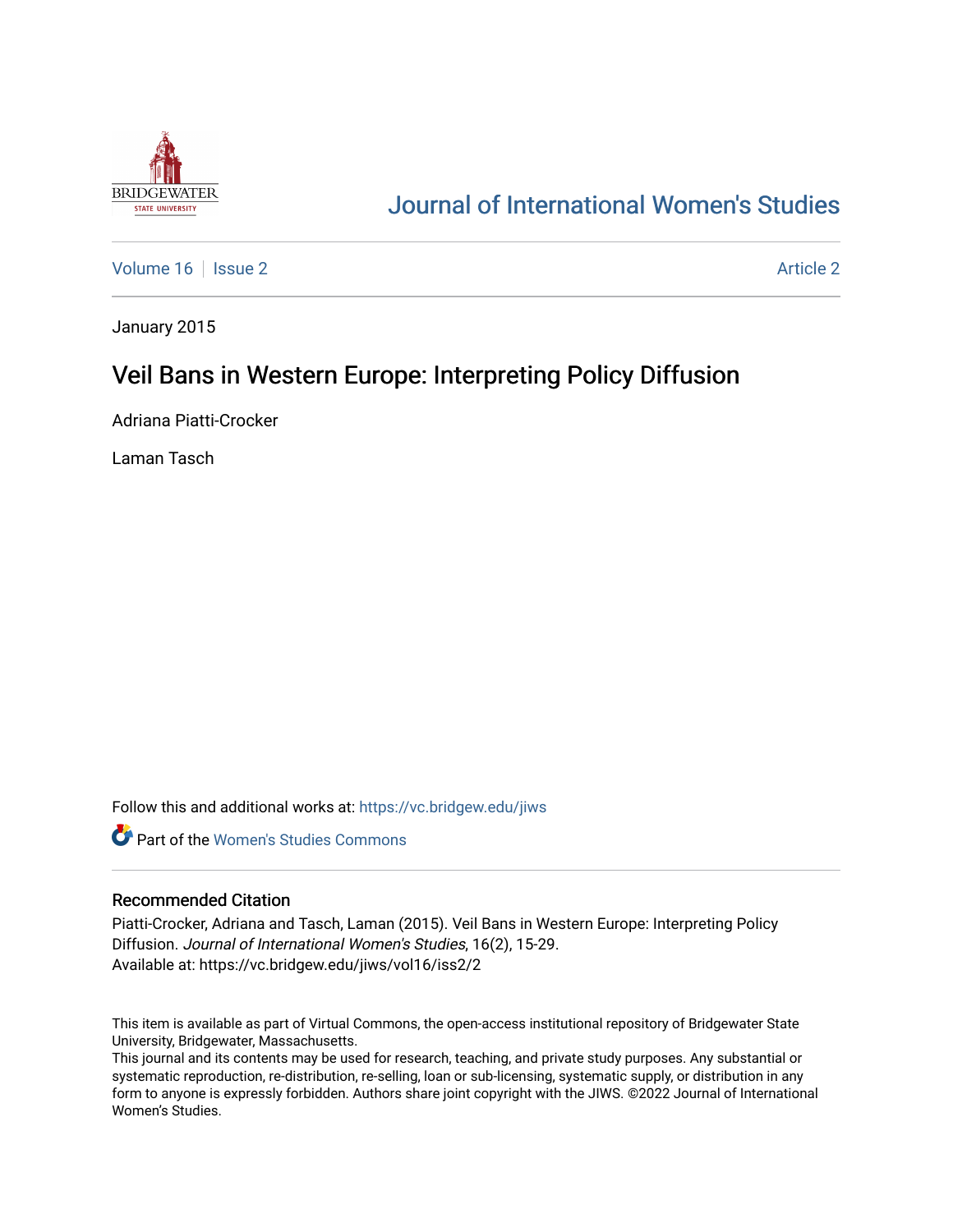# Veil Bans in Western Europe: Interpreting Policy Diffusion

# Erratum

On page 25, the information on the outcome of the Muslim veil-ban bill in the Netherlands was incorrect. Even though the bill was sponsored by a center-right coalition government in 2012, the government collapsed in 2013 and was replaced by a center-left government. The new government coalition shelved the bill (BBC, July 1st 2014).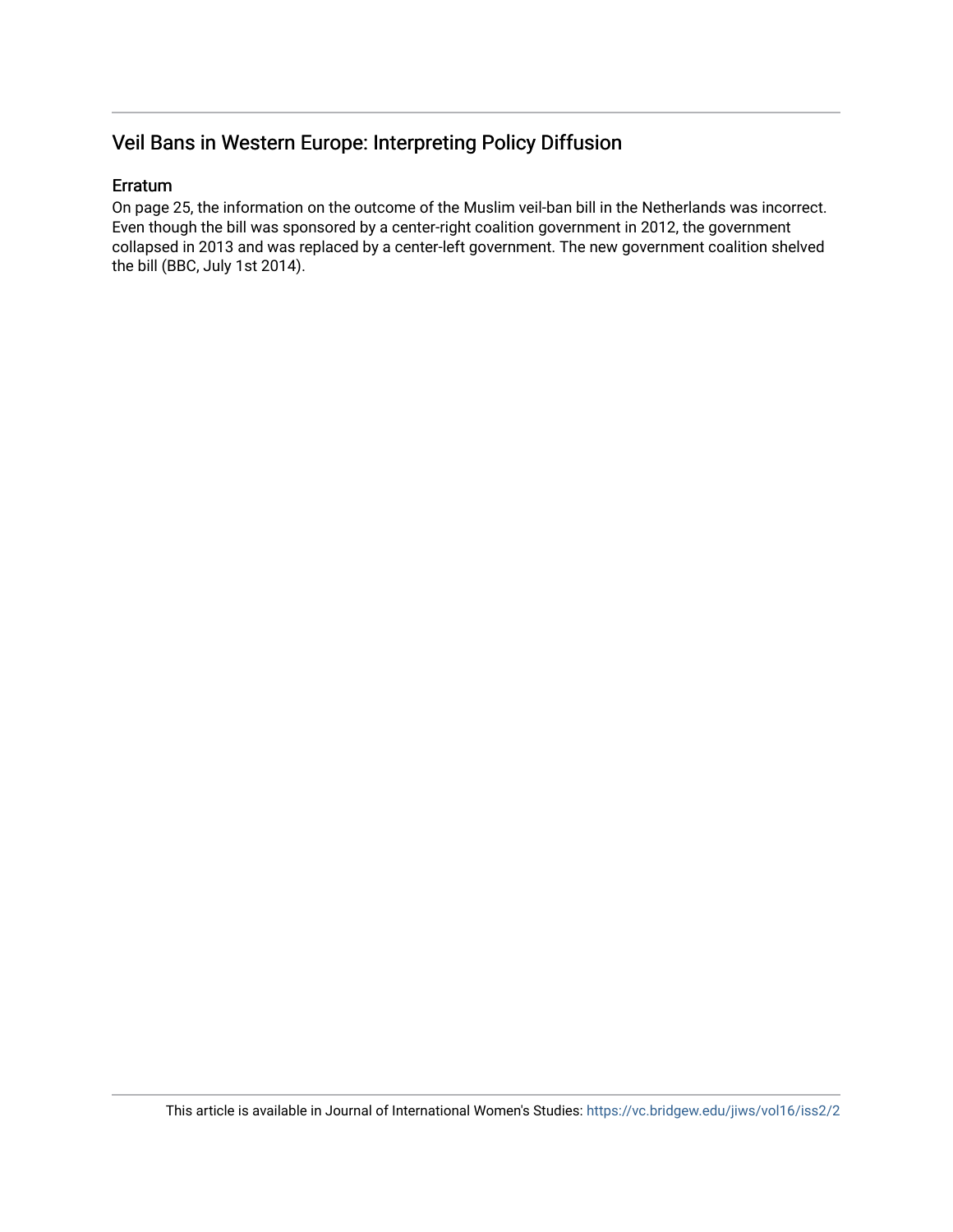#### Piatti-Crocker and Tasch: Veil Bans in Western Europe: Interpreting Policy Diffusion

This journal and its contents may be used for research, teaching and private study purposes. Any substantial or systematic reproduction, re-distribution, re-selling, loan or sub-licensing, systematic supply or distribution in any form to anyone is expressly forbidden. ©2015 Journal of International Women's Studies.

# **Veil Bans in Western Europe: Interpreting Policy Diffusion**

By Adriana Piatti-Crocker $^{\rm l}$  and Laman Tasch $^{\rm 2}$ 

#### **Abstract**

*Veil Bans in Western Europe: Interpreting Policy Diffusion* examines the diffusion of Muslim veil-ban laws in four Western European countries within the last decade; France, Belgium, Italy and the Netherlands. Nationwide bans on full-face Muslim veiling are rooted in several systemic, normative, and political accounts and advocated by contrasting political ideologies. Methodologically, this paper employs an integrative perspective to explain the process of diffusion in some countries but not in others, by exploring both external and internal factors that led to policy innovation. Overall, full-face Muslim veil bans in Western Europe have been intended to accelerate cultural integration of minorities to European values and traditions, but have been challenged by Muslim minorities in the region and their rights of expression and religion.

*Key Words:* Diffusion, Muslim-Veil Bans, Western Europe

#### **Introduction**

 $\overline{\phantom{a}}$ 

Within the first decade of this millennium, several Western European countries introduced Muslim veil-ban legislation in public schools and/or at local levels through city ordinances. Starting with France in 2010, nationwide bans on full-face Muslim veils were also adopted in Belgium, Italy, and the Netherlands. Despite some controversy, bans on Muslim veils were supported overwhelmingly by political parties and the public, were rooted on several accounts, and advocated by contrasting political ideologies. From the left, veil bans were justified by the concept of secularism or the exclusion of religion from the public sphere, and by the fact that these bans served to safeguard women's rights. From the right, Muslim veils were regarded as a symbol of Islamic fundamentalism and were thus a threat to national/regional security. In addition, legal bans were justified on the basis of cultural integration or assimilation of minorities to Western values and traditions, which in its extreme form may be interpreted as *Islamophobia*. 3

<sup>&</sup>lt;sup>1</sup> Adriana Piatti-Crocker is Associate Professor at the University of Illinois, Springfield and is a comparative politics scholar on Latin America and gender and politics. Piatti-Crocker edited a book on diffusion of gender quotas in Latin America (Peter Lang, 2011) and co-edited two books on Same-Sex Marriage in the Americas (Lexington, 2010 and 2012). She has published several articles and case-studies on gender quotas in Argentina, Latin America, and Afghanistan, and more recently has published an article and a case-study on veil bans in Turkey.

 $2$  Laman Tasch-Rzayeva is an instructor at Columbia College (Chicago, IL). She grew up in the Soviet Union, received her master's degree in sociology from the Middle East Technical University (Ankara, Turkey) and doctoral degree in political science from Northern Illinois University (DeKalb, IL). She published several articles about conditions of ethnic and religious minorities in Russia and Turkey and rights of women in post-conflict societies. Currently she is working on the issues of minority women in Western Europe.

 $3$  The prospects for these extreme views may increase after significant political gains were made by such parties as the National Front (France), Independent Party (UK), and the Golden Dawn Party (Greece) in recent EU parliamentary elections.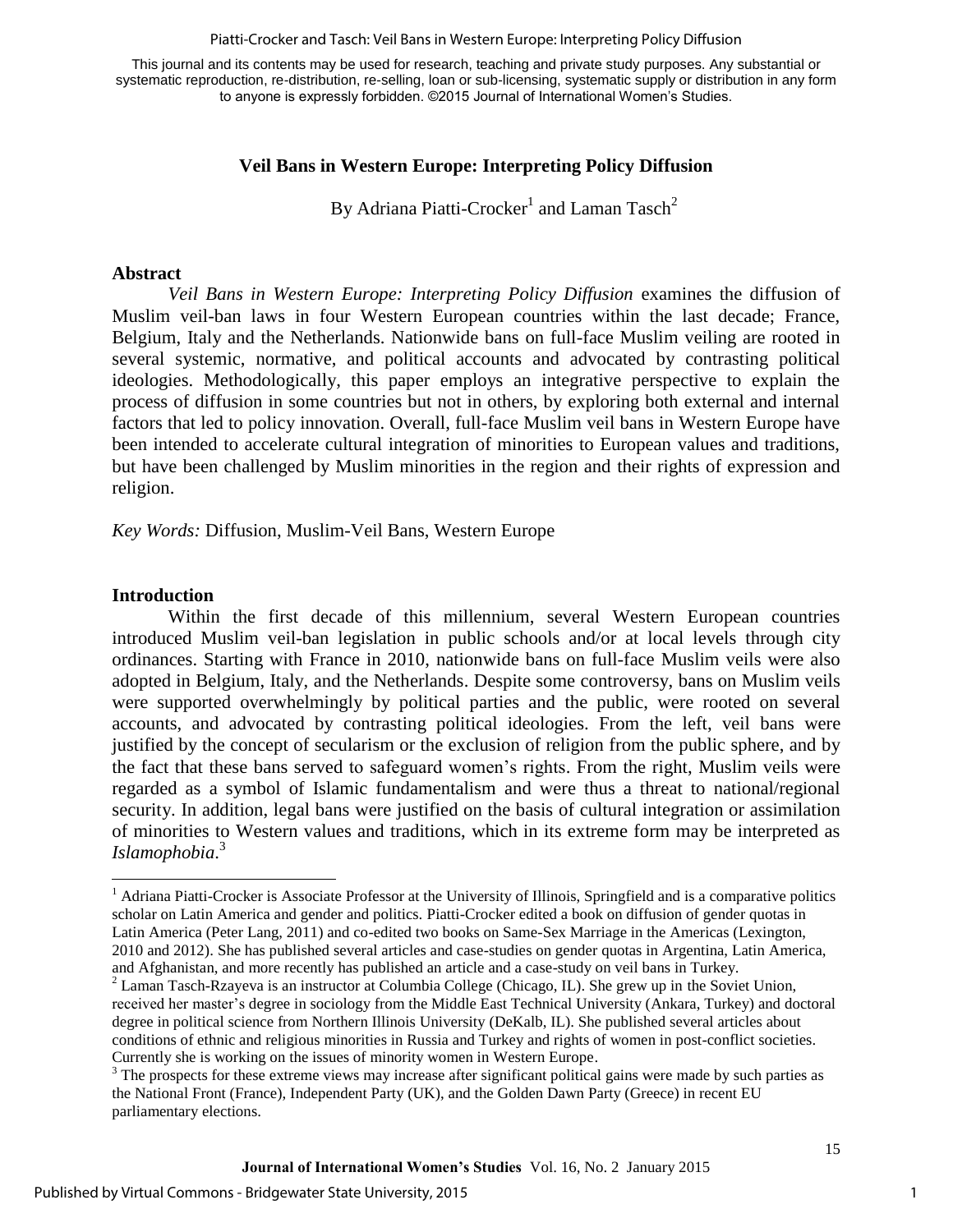This paper will examine the diffusion of full-face Muslim veil-ban laws in France, Belgium, Italy, and the Netherlands and will employ both external and internal determinants to explain this process. In the first case, it will examine factors that have influenced Western Europe systemically including immigration of people of Muslim origin; issues of regional/national security, particularly since 9/11; and a greater sense of a common European identity or *Europeanism.* Internally, this paper will analyze the political and social forces (political parties, institutions, and civil society) that have contributed to the adoption of policies in these four Western European countries. Overall, this integrative approach will shed light on how the external environment helped shape the internal policy-making processes in some countries but not in others.

#### **Innovation-Diffusion Frameworks: Internal and External Determinants**

Among political scientists generally, policy diffusion is a well-known contemporary approach for studying public policy, as demonstrated in Paul Sabatier's *Theories of Policy Process*. Over time, the framework has been refined both conceptually and methodologically. In the fifth edition of *Diffusion of Innovations*, Everett Rogers defines diffusion as a process in which members of a social system communicate innovations (2003:11). Policy diffusion typically refers to the process by which policymakers learn from the experiences of others and attempt to imitate their innovations or avoid them (Guenther 2008:58). This process "involves a set of assumptions about the nature of systems, how they interact, and how the environmental context will affect the units studied" (Starr 1991:367). The framework also examines how policy spreads from one country to another, and involves geographic and other structural factors to help explain it (Freeman & Tester 1996:13). Emanuel Adler (1991:51) observes that "there is a dynamic relationship between historical and structural forces that helps explain the nature of the diffusion of values." Adler identifies this dynamic process as "cognitive evolution." The author suggests that because "our ideas, beliefs, and behaviors are learned from other people," collective learning will be closely related to the ability of groups to convey their experiences to other groups.

As to the level of analysis, earlier works on diffusion showed a divide between scholars that identified internal factors as critical in policy diffusion and those who placed greater weight on external influences or the contagion effect of diffusion (Gray 1994, McClendon and Hearn 2006). Yet, recent literature suggests that a comprehensive approach to studying the diffusion of norms, values and policy should include a combination of external and internal determinants, bridging the artificial gap between what occurs within a state and outside of it (True and Mintrom 2001, Mintrom and Vegari 1991). This literature employed both internal determinants—organizational resources, institutions, political actors—and external factors regional or international trends or demands—to explain the processes leading to the diffusion of policy (Piatti-Crocker 2010 and 2011, Guenther 2008). Increasingly those perspectives have also claimed that states learn and become embedded in global norms, which help shape their domestic behavior and more particularly the conduct toward their citizens. Norms and practices are then transmitted from one individual to another or from one state to another with important political implications (Florini 1996).

Following this latter integrative interpretation, this paper will deal with both dimensions of policy diffusion by emphasizing the international/regional process through global and regional socialization and briefly describing the internal factors that led some Western European countries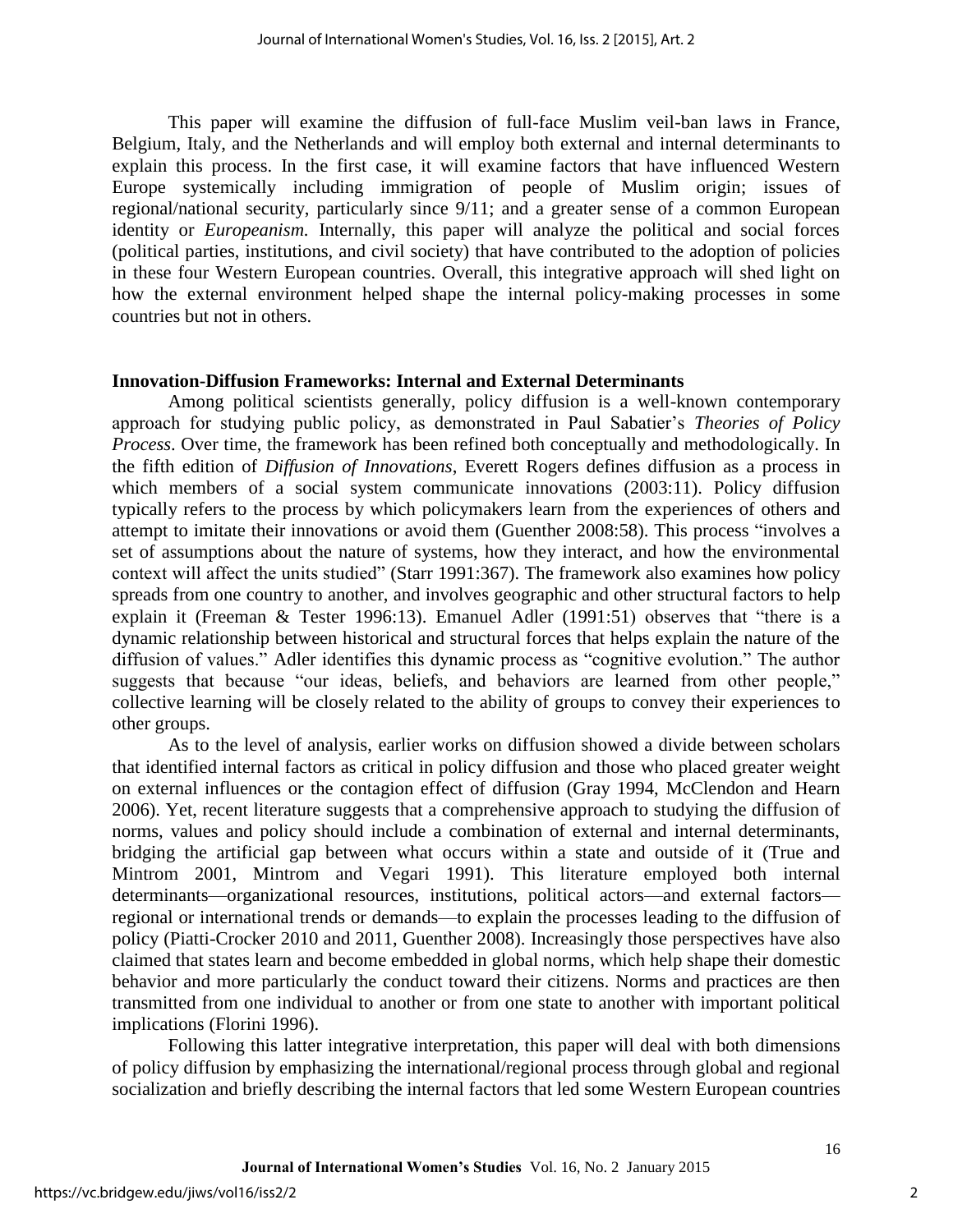to adopt full-face veil-ban legislation. Whereas political parties and public opinion in France, Belgium, Italy, and the Netherlands played a significant role in the adoption of bans on Muslim veils, immigration of people from Muslim origin and security concerns within the context of *Europeanism* helped shape the external process that led to the diffusion of full-face veil-ban policies in the region.

### **The Controversy over Muslim Veils**

There are different forms of Muslim veiling. Burqas (also spelled burkas) and niqabs refer to a piece of clothing which Muslim women wear to cover their faces. A burqa hides the entire face including eyes, while a niqab conceals the entire face but leaves the eyes exposed. Hijab refers to Muslim veils that envelop the hair and head, but not the face. In the literature it is sometimes refer to as "Muslim headscarf." In this paper, "Muslim full face-veils" or "Muslim face-covering veils" refer to burqas or niqabs.

Muslim full-face veils are controversial even among European Muslims. Most of them believe that Sharia, or Islamic law, mandates women to cover their bodies, but allows keeping their faces, hands and feet uncovered (hijab). Only a few Muslim women wear full-face veils, and most Muslims and non-Muslims alike do not approve of face-covering veiling. However, as this paper will be show, burqa bans spread in some European countries and provoked heated debates about the nature of democracy, European identity, the rights of non-Christian immigrants and immigrant women in particular. Indeed, the adoption of full-face veil bans in Europe is puzzling. If these types of veiling are widely unpopular among European Muslims, why were they also the source of significant public debate and a key concern in European electoral campaigns? If wearing full-face veiling is not a requirement in Islam, why is there resistance on the part of the European Muslim community to implementing the ban? And if European governments claim that veil bans are aimed at providing security, then why are bans against other face-covering clothing not enforced with the same vigor? Finally, if these bans are enforced to maintain secularism, why do governments not implement these bans for all religious symbols or other forms of veiling? The next section will deal with these controversies and the normative and institutional factors that led four Western European countries to adopt full-face veil bans.

#### **Diffusion of Muslim Veil Bans: External Determinants**

Several external factors have contributed to the diffusion of full-face bans in Western Europe. Indeed, the process of policy innovation in this case was shaped to a great extent by systemic and normative factors. This section will examine some of these most relevant factors, including Muslim immigration in Western Europe, the issue of security and the ensuing identification of Muslims with terrorism, and the normative ideology of *Europeanism* and fullfaced veiling as a threat to such identity.

#### *Muslim Immigration: Recent Waves*

Within the past 60 years, Muslims began to migrate into Europe in massive numbers in response to economic problems at home and the post-World War II economic boom in Europe. Migrants from North Africa, South Asia, and Eurasia came originally as "temporary workers" rather than settlers and occupied labor positions rejected by Europeans that "otherwise would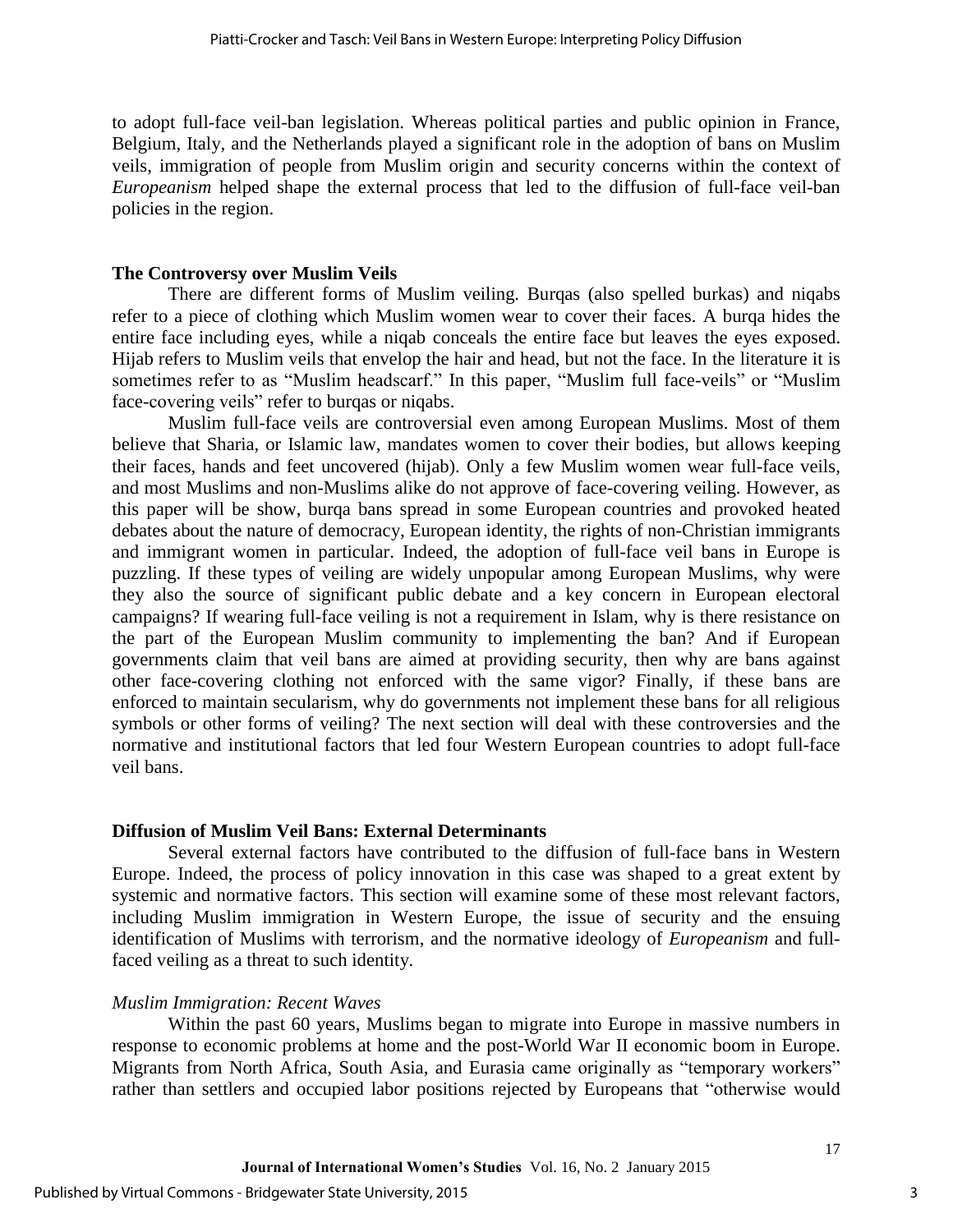have remained vacant or else commanded higher salaries" (Leiken 2012:92). The newcomers benefited employers and other European citizens wishing to maintain high standards of living and helped build railroads, mine coal, clean streets, and work on jobs that most Europeans did not want to perform (Ural Manço 2008).

Yet, the economic downturn of the 1970s made many immigrants jobless but also unwilling to return home. As a result, European officials began enforcing immigration policies that were more restrictive, introducing measures that by the mid-1970s were intended to deter newcomers and halt recruitment of foreign labor. Migration of foreign workers dwindled due to these measures; yet, migrants residing in Europe were able to sponsor family reunification. Ironically, in the decades after those restrictive policies on immigration were enforced, more migrants went to Europe, probably due to fear that these strict policies could become even harsher in the future (David 2009).

Since the 1970s, several strategies to slow immigration flows have been implemented in Europe. Some governments have sought to discourage new migrants from coming to Europe by improving the life conditions in their countries of origin through foreign aid or foreign direct investment. Others have tried to discourage immigration by portraying miserable conditions for newcomers in their potentially adoptive countries. For example, in 2007 Spain ran an ad campaign in West Africa warning Africans not to risk their lives in "futile illegal immigration" (BBC 2010).

More recently, policies of integration have been implemented in several European countries. The Netherlands now requires newer (less than 8 years) and younger (under 65 years of age) immigrants to take a course on "integration" and pay a fee of about 350 euros for the course. Additionally, unemployment benefits are denied to full-face veil wearers. According to Mostapha el-Filali, a government official in the Netherlands, "this is our best solution for people unemployed," stating, "If these women are not open to the chance to find a job, then, they assume the consequences" (Kovacs 2006). Absorption has been difficult for Muslim immigrants as well. Immigration typically moves families, rather than individuals, and these carry attachments—customs, traditions, values, and creeds generally seen as *un-European*, as defined in the next section.

Some 20 million Muslims live currently in the EU or nearly 5 percent of its population. In France, the Muslim population (primarily Algerian and Moroccan) reaches 7 percent. Muslims are the majority of immigrants elsewhere in Europe, including Belgium, Italy, and the Netherlands. Even though mechanisms to absorb immigrants have varied throughout Europe, immigration of Muslims is viewed "grudgingly, even resentfully" throughout the region (Leiken 2012).

# *The Security Question: Muslims in Europe Post-9/11*

The terrorist attacks of 9/11 in the United States and later in London and Madrid highlighted and added a new dimension to questions regarding the presence of European Muslim communities across Europe (Ethnobarometer 2011). Since then, the issue of security has been at the top of the agenda for European policymakers including the adoption of full-face veil-ban laws, which were rooted, at least initially, in national security concerns.

Although not the sole cause of radicalization and terrorism, some experts believe that past failures to fully integrate Muslims into mainstream European society may have lead some Muslims in Europe to become more vulnerable to extremist ideologies. At the same time, European governments have also sought to strengthen security measures and tighten immigration

4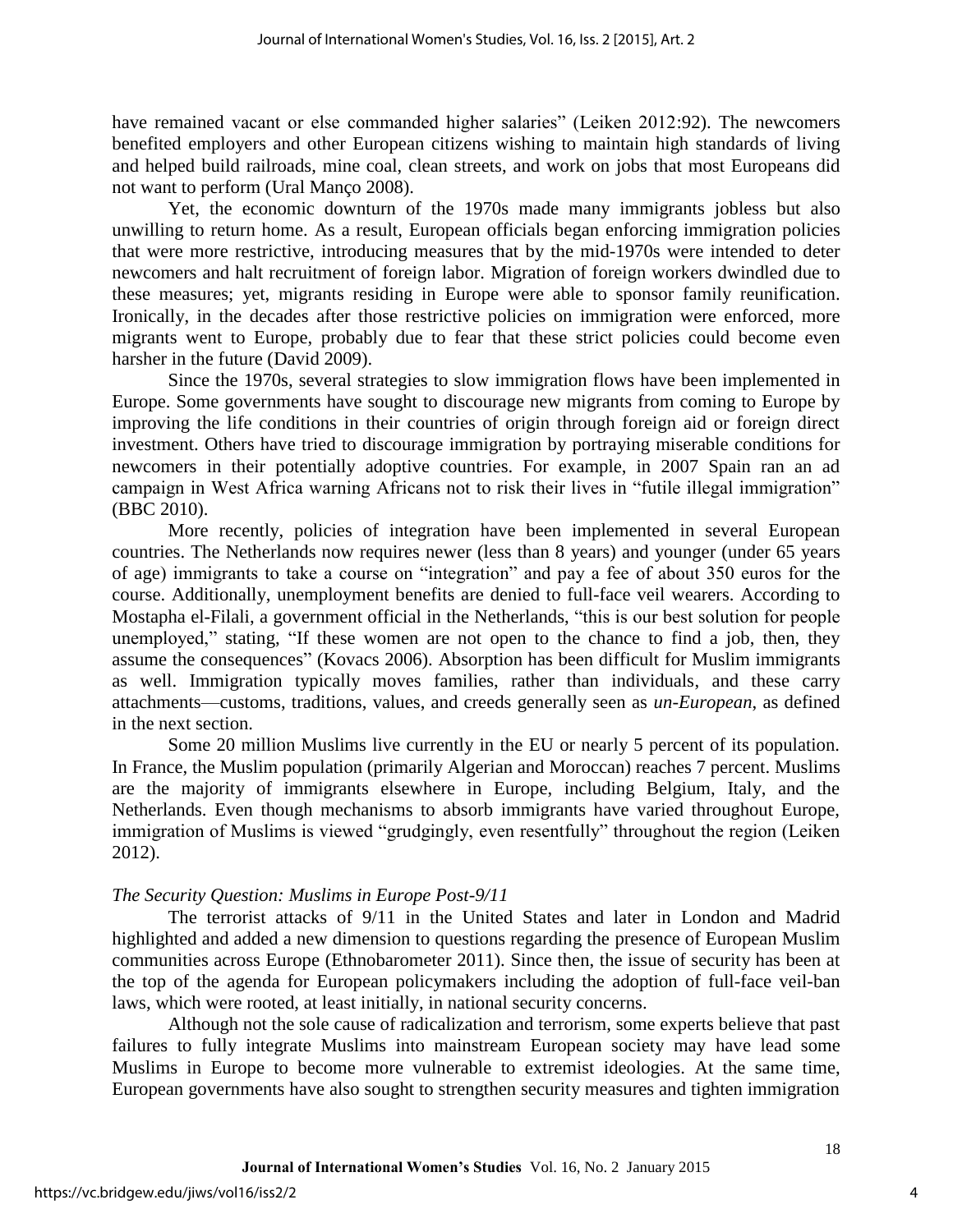and asylum policies to prevent radicalization and combat terrorism. Throughout Europe, those in favor of the bans claimed that since face coverings hinder identification and have been used occasionally to commit crimes, banning them seemed a reasonable and efficient way to prevent criminal or terrorist activities. According to a Belgian MP, the introduction of a full-face veil ban in Belgium was not "about introducing any form of discrimination," but "aimed at forcing people to make themselves identifiable." After all, several countries have implemented laws that require visible faces in public, according to supporters of veil bans, and have nothing to do with burqas or indeed religion. As a Dutch government spokesman put it, "It's a safety measure: you don't see who's in it" (Salton 2010). Some opposition to this security concern was evident in Europe, since women are not really seen as a threat to the community, and a law forbidding the wearing of full-faced veils seems too intrusive for European democracies (Salton, 2010).

Finally, as discussed later in the paper, a very small percentage of Muslim women wear face-covering veils in Western Europe; the majority of Muslim women, if veiled, wear hijabs. Yet, the issue of security particularly after 9/11 was appealing to a majority of Europeans and to government officials who used this discourse to justify veil bans in their countries.

### *Europeanism and Veil Bans*

The concept of "Europe" as a unique identity is very old; most historians placed it around the 5<sup>th</sup> century BC when the Greeks settled in the Ionian Islands. However, it was not until 1945 and particularly since the Maastricht agreement of 1993 that created the European Union (EU) when the concept of a European identity became a more cohesive term. John McCormick claims that there are political, economic, and social norms and values identified with Europe and Europeans. He argues that despite major hurdles associated with European integration and the work of the European Union, and persistent residual identities within states and nations, Europeans shared several common principles, primarily those identified with secularism and cosmopolitanism (McCormick 2012).

Secularism is probably the one quality most clearly associated with Europe. Indeed, whereas religion and religious fanaticism continue to grow in many parts of the world, in Europe religion is declining, and it plays an increasingly marginal role in politics and public life. It is this unique concept of secularism where European and Muslim identities are at odds. In France, for example, secularism or the principle of laïcité has a strong historical and republican tradition that goes back to philosophical views of French revolutionaries against those of the ancièn regime (monarchists), the latter backed by the Catholic Church. Yet, laïcité does not impinge on one's individual rights since freedom of religion in the private sphere is still protected; it merely seeks to regulate the presence of religion in the public sphere. Beyond France and throughout Western Europe, secularism with its varied interpretations is a shared European value, whereas the Muslim religion is regarded as a threat against this principle (Bowen 2010).

Cosmopolitanism, or the concept associated with universal ideas, is the belief that all Europeans, and possibly even all humans, belong to a single moral community that transcends state boundaries or national identities; thus, the local and the global cannot be separated or divorced (Habermas and Derrida 2003). According to this view, human rights are universal, rather than local or relative. Former president of the Czech Republic Václav Havel (1994) claimed that *Europeanism* included basic human rights such as "respect for the unique human being, and for humanity's freedom, right and dignity, the principle of solidarity, the rule of law and equality before the law," among others.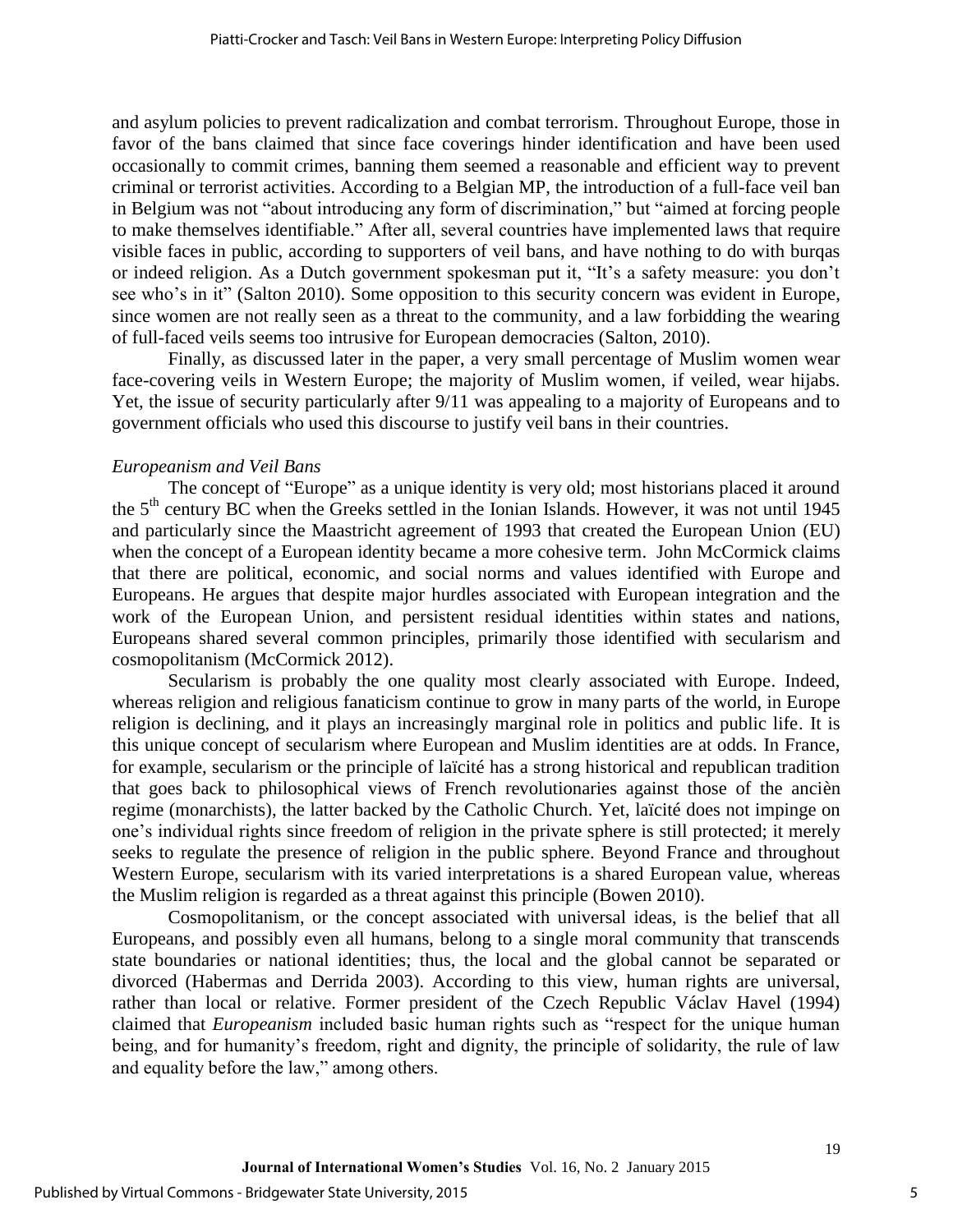In this sense, both cosmopolitanism and secularism are prevalent European values. Indeed, according to *Eurobarometer*, when Europeans were asked which values best represented the European Union the list was topped by peace (39%), democracy (38%), and human rights (38%), whereas respect for other cultures was recognized by only 17%, tolerance by 10% and religion by 3% of Europeans (Standard Eurobarometer 2012). Concerning Muslim face-covering veil bans, European values were the normative justification for these policies; the principles of cosmopolitanism, or the belief in universal human rights and more particularly women's rights, and secularism, or the exclusion of religion from public spaces were used to justify full-face veilban policies.

Overall, the external determinants discussed in this section helped shape the internal processes that led to the adoption of veil-bans in certain countries. The section below will explore the internal factors contributing to policy adoption in Belgium, France, Italy and the Netherlands.

### **Internal Determinants: The Adoption of Muslim Veil-Bans in Belgium, France, Italy, and the Netherlands**

It is noteworthy that the debates leading to full-face veil bans in Western Europe were both substantively similar and well-synchronized, adding importance to the diffusion explanation and its timing. In 2003 debates over the new law to ban religious symbols (including Muslim full-face veils) in French public schools provoked Muslim veil discussions in other European countries (Ganley 2003, Borowiec 2004). In addition, when in October 2003 France considered a ban on Muslim veils in public schools, other European countries also debated whether they should adopt similar laws (BBC 2003). Italy was the first country to ban Muslim full-face veils through city ordinances. France was the first country to ban similar veils through a national law in 2010. In all cases, bills were initiated by the political right but later became popular among other parties and the general public. This section explores the internal factors (political parties, governmental branches, public opinion, and ultimately the legislature) that led to the adoption of veil bans in France, Belgium, Italy, and the Netherlands.

# *Laïcité and Veil Bans in France*

France has the largest Muslim population in Western Europe, but a minute percentage of Muslim women wear full-face veils  $(Cody 2010, Davies 2010)<sup>4</sup>$  Yet, according to French authorities, the number of women wearing full-face veiling is growing in France; most of them are young, two-thirds of them are French citizens, and around a quarter of them are converts (The Economist 2010).

Veil bans in France are rooted in the principle of secularism or laïcité discussed in the previous section. Formally, France was secularized in 1905 with the adoption of legislation that sought to exclude religion to secure democracy. Since then, laïcité has been intended to regulate the presence of religion in the public sphere without impinging on the right of individuals to exercise their religious preferences in the private sphere.

 Based on laïcité, France has been debating Muslim veils since the late 1980s, with these debates regaining prominence after 2001 when some Muslim girls were expelled from public schools for refusing to remove their veils (Ganley 2003). Yet, until 2004, the decision to allow Muslim headscarves in schools was left to the discretion of school authorities, and Muslim

 $\overline{\phantom{a}}$ 

 $4$  Only around 700 women of a total 5 million Muslims wear full-faced veils in France.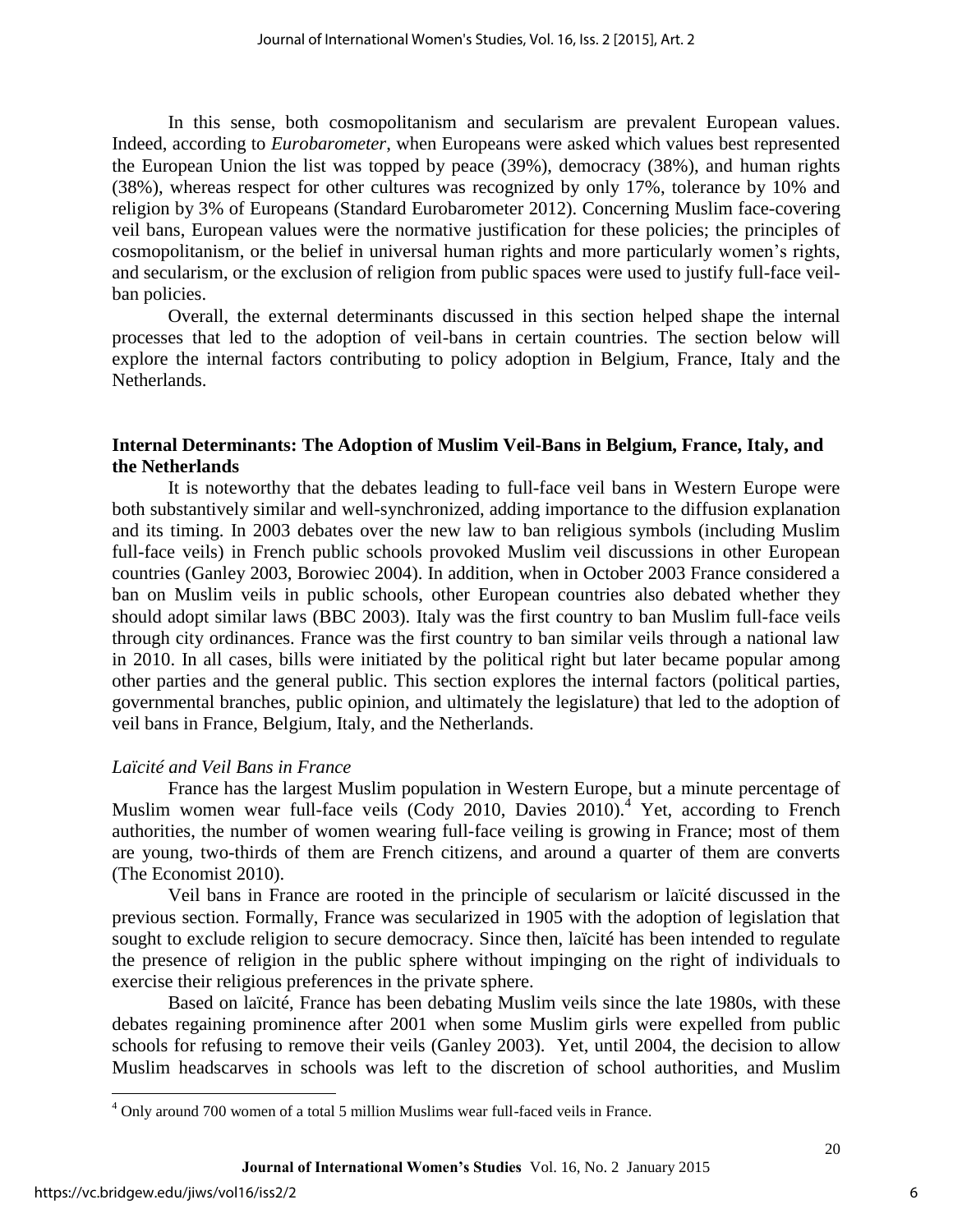headscarves for public servants were outlawed by an administrative regulation, but rarely enforced.

In 2004, the government introduced legislation that would ban wearing any religious symbols, including Jewish skullcaps, large Christian crosses and Muslim veils in public schools (Ganley 2003, Lewis 2004, Borowiec 2004). However, the law banned only large religious symbols, thus "discreet" symbols, such as small crosses were tolerated. The government argued that the goal of this law was to reinforce secular principles of the French Republic and to counter Islamic fundamentalists. Supporters of the ban claimed that the new policy would create a religiously-neutral educational environment for students of diverse backgrounds and was aimed at the classic French tradition of "assimilation" in an attempt to integrate students of different religious beliefs into French secular society (Lorentzsen 2004). The law was controversial among religious faiths and the public but received the support of a majority of the French people. Indeed, a survey conducted soon after the law was adopted showed that 80% of those polled were in favor of the ban and this support included 44% of Muslim girls (BBC Monitoring International Reports 2006).

#### *Muslim Full-Face Veil Ban in Public Places: Policy Innovation Beyond Public Schools*

Driven by overwhelming public support, former President Nicholas Sarkozy set up a 32 member panel of experts to study a nationwide full-face ban in public spaces in 2009. The panel declared that face-covering veiling was "a sign of subservience [and] debasement" (Davies 2010). The committee recommended banning veils in public buildings, schools, and public transportation and denying public services to those who refused to abide by the ban. It also suggested refusing asylum or citizenship to full-face veiled women, considering coercion to wear face-covering veils as a reason for asylum requests, issuing a parliamentary resolution denouncing Muslim full-face veils and creating a national school of Islamic studies ("France MP's report backs Muslim face veil bans" 2010, Davies 2010a, Bremner 2010). Less than a year later, the French Parliament issued a report recommending a ban on face-covering veiling in hospitals, schools, government offices and public transportation, although women were still allowed to wear full-face veiling on the streets. It was suggested that any person with visible signs of "radical religious practices" contradicted the "republican principles of French secularism" (BBC News 2010).

Similar to attitudes towards the ban in public schools, French opinion polls indicated that a majority of the French people supported a veil ban, and this included Muslim feminists (Ni Putes Ni Soumises) and prominent imams, as they regarded veils to be a sign of Islamic fundamentalism (Davies 2010, Cody 2010) and against *Europeanism*. Yet, French socialists and the Muslim Council and religious groups were opposed to the legislation. They feared that a ban would discriminate against Muslim women and would be regarded as an attack against the Islamic community (Crumley 2010).

Despite these concerns, the bill proposed by the government was adopted overwhelmingly by Frances's National Assembly (335 to 1 votes in favor) and the Senate (246 to 1 votes in favor) and entered into force in April 2011. According to the law, forcing a woman to wear a veil is punishable by up to a year in prison or a 15,000-euro fine. However, French police have been cautious in enforcing the law fearing violent reactions. Indeed, "police admitted that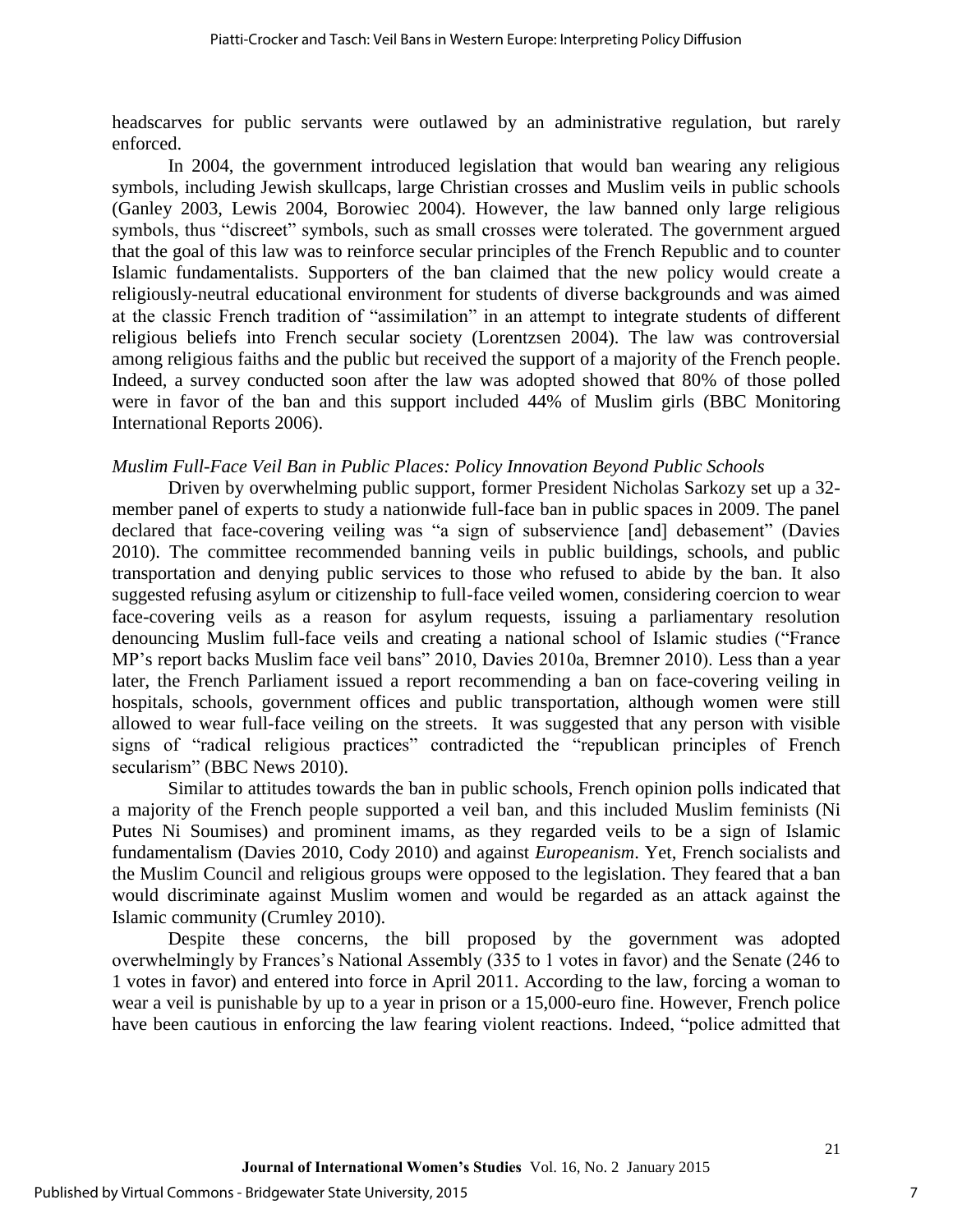they feared being accused of discrimination against Muslims" and would not arrest women "in or around" mosques."<sup>5</sup>

In 2013, a burqa-related incident led to two-days of rioting in a *banlieue* near Paris, when a woman wearing a burqa refused to lift her veil after a policeman's request. Socialist Minister of Interior Manuel Valls stated that the law "must be enforced everywhere," arguing that it is "in the interest of women to protect them from those who try to impose other values" (The Economist 2013). In the meantime, several Muslim women have challenged the law for violating their human and religious rights.<sup>6</sup> In the latter case, Muslim women have appealed to domestic and EU courts to review the law and their alleged constitutional right to wear Muslim veils.<sup>7</sup>

### *Veil Bans in Belgium: From the Bottom Up*

There are around 4% of Muslims in Belgium, and some sources report that only a few dozen women wear full-face Muslim veils in the country (Serbian 2012, Cody 2010a, and Washington Post 2010). Nevertheless, local authorities in some Belgian townships introduced veil bans even before a nationwide policy was considered. In 2004, the city of Maaseik banned full-face veiling in public places, even though only six women were known to wear burqas in the city. According to Mayor Jan Creemers, veils "scare many people" because "in our Western culture people see each other face to face" (Bryant 2006). Following Maaseik, several other Belgian towns and numerous Belgian public schools introduced bans on all kinds of Muslim veils (Bryant 2006).

Debates over a national Muslim veil ban began in 2009 when Filip Dewinter from the Vlaams Belang (right-wing) party of Belgium called hijabs "the propaganda weapon of choice for the establishment of Islamic society in Europe" and proposed to ban all veils in Flemish schools (West 2010). Dewinter claimed that unlike Christian crosses or Jewish yarmulkes, Muslim veils were "the flag of a political ideology" which aimed at "the realization of a theocratic society based on Sharia, or Islamic law" (West 2010).

Nationally, a full-face veil ban bill was introduced by the center-right Reformist Movement Party in 2010 with the support of the Socialist Party and was aimed directly at banning Muslim clothing (The Economist 2010). Similar to France and the other Western European countries, bans were justified on the basis of national security and on European identity and values. Culturally, the country is also divided between Dutch speaking and French speaking regions, the latter notably more in favor of banning Muslim clothing.<sup>8</sup> Despite voting almost unanimously in favor of a veil ban, parliament was dissolved before the bill became law.

<sup>&</sup>lt;sup>5</sup> Adriana Piatti-Crocker and Laman Tasch. (2012). "Unveiling the Veil Ban Dilemma: Turkey and Beyond." In *Journal of International Women Studies.* Vol. 13, 3:17-32 (July).

<sup>&</sup>lt;sup>6</sup> See for example the article below, when French Muslim women decided to wear burqas in defiance of the French law. http://www.telegraph.co.uk/news/worldnews/europe/france/8781241/Burka-ban-French-women-fined-forwearing-full-face-veil.html.

 $^7$  In 2014, The European Court of Human Rights (ECHR) upheld France's burqa ban; the court's ruling said that France's aim of improving social cohesion through the ban was legitimate. "The court was…able to accept that the barrier raised against others by a veil concealing the face was perceived by the respondent state as breaching the right of others to live in a space of socialization which made living together easier"

http://online.wsj.com/articles/european-human-rights-court-upholds-frances-burqa-ban-1404210496

<sup>&</sup>lt;sup>8</sup> These riots followed a shooting of a Muslim neighbor by a mentally-ill white Belgian in December 2002. The incident took place in the city of Antwerp where a third of the non-Muslim voters supported the anti-immigration Vlaams Block Party, while a majority of Muslims favored the Arab European League, a radical organization demanding recognition of Arabic as Belgium's fourth official language (Henley 2004).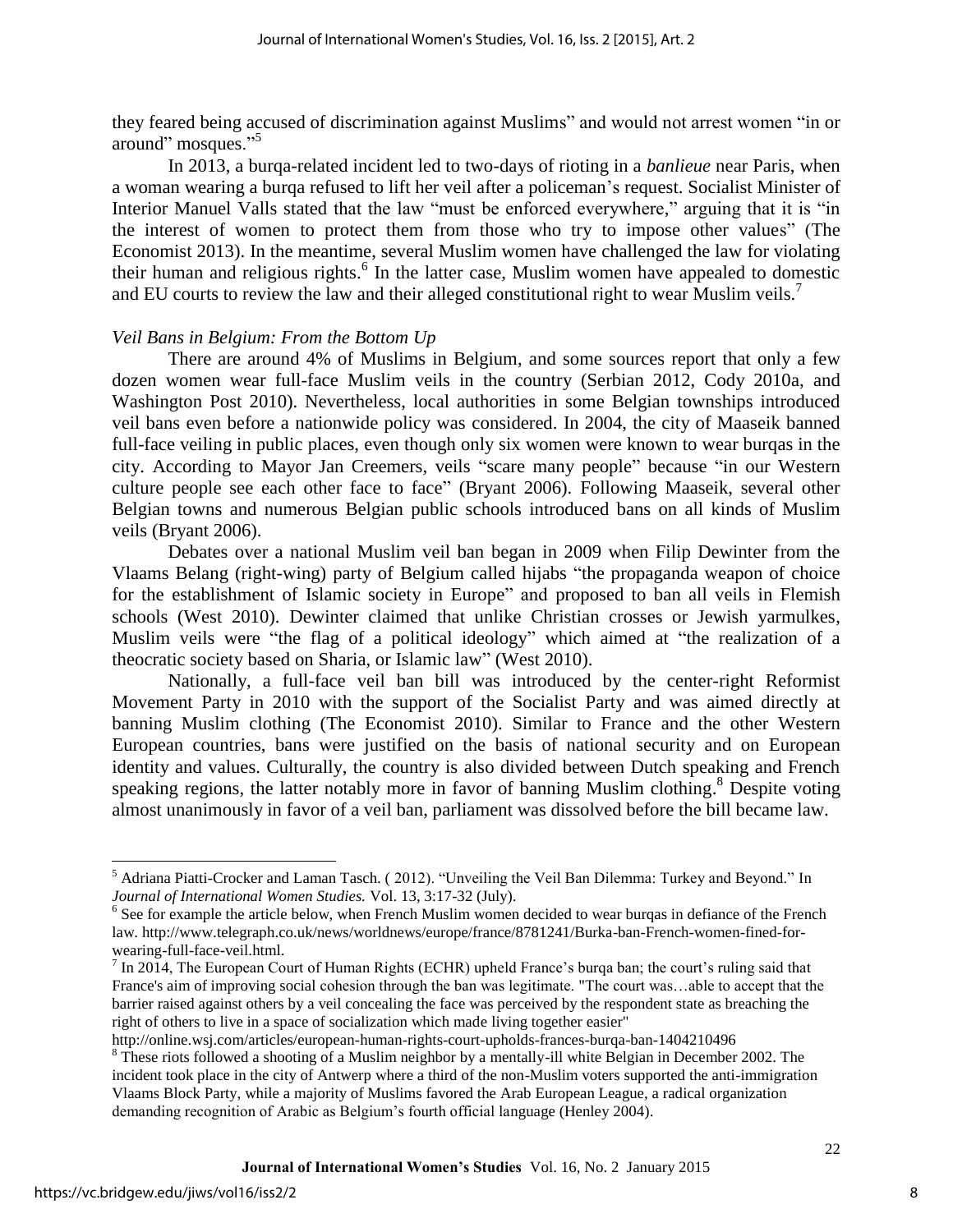A majority of Belgian Muslims did not favor or wear burqas or niqabs, but they also rejected the legal ban. For example, the Association of Belgian Muslims asserted that women in burqas may be required to remove their veils in order to be identified by the police or to be issued a driver's license, but they argue that a ban would impinge on their religious or cultural freedoms (The Washington Post 2010). Isabelle Praille, Vice President of the Executive of Belgian Muslims, publicly condemned "both the notion of imposing and the notion of banning" (Daily News 2010). Other more radical organizations such as *Sharia4Belgium* supports Sharia law for Muslims,<sup>9</sup> but this group represents a very small minority of Muslims in Belgium.

In 2011, a second full-face veil-ban bill was introduced. As it had happened a year before, the bill was overwhelmingly supported by Belgium's parliament and became law in May of that year. Similarly to the French law, in Belgium the ban punishes with fines and/or up to seven days' imprisonment anyone caught in public places with their face completely or partially covered.<sup>10</sup> Since the law was implemented, several appeals were filed with Belgium's Constitutional Court. Claimants argued that the prohibition violated their constitutional rights including the principle of legality (or the requirement that laws should be clear, ascertainable and sufficiently precise), freedom of religion, and the right to non-discrimination. The Court rejected all these arguments save the proviso that the "burqa ban" "may not be applied in places of worship, as this would unduly restrict the freedom of religion" (Flo and Joghum 2013).

### *The Northern League and Bans on Muslim Veils: The Case of Italy*

According to official data, there were only 1.5 million Muslims in Italy in 2005, or about 3% of its total population. In addition, unlike other European countries where most Muslims arrived after World War II, in Italy, Muslims immigrated in the 1990s; few of them speak Italian and only 10% of the Muslim immigrants are Italian citizens (Eyal 2005, The Guardian 2005).

As in Belgium, in Italy, full-face Muslim veil bans were debated within the framework of national security and were introduced primarily at local levels, in the Northern regions, where the country is politically controlled by the Northern League. Indeed, laws that ban covering the face in public (be it Muslim veils, Western veils, or motorcycles helmets) had been in place since 1975 and in response to domestic terrorism (Ganley 2003). Rarely enforced before, this legislation was used more recently against Muslim women wearing full-face-covering veils in Northern Italy (Hooper 2010, Pisa 2009).

Some Italian townships in Northern Italy began to adopt veil ban measures at the turn of the millennium. One such township was Azzano Decimo, where its mayor, Enzo Bortolotti, issued an ordinance banning anything that covered the face, including Muslim veils. The mayor's official reason for the ban was "public safety" and to prevent international terrorism though critics were concerned that the ban's real target were Muslim women wearing veils. Indeed, the mayor had used anti-immigrant and anti-Muslim discourse to justify the ban. He claimed, "I am not a racist…I only want to protect my own culture. I have no doubt that Italy's future will be one of a multiracial society. But people who come here must come with respect for our laws and traditions" (Johnston 2004).

Other Northern cities followed similar policies and, in some cases, teachers wearing fullface veils were required to remove them (Lewis 2004). The Northern League claimed that Muslim veils were unacceptable in Italy because Islamic culture was "historically antithetical" to

<sup>&</sup>lt;sup>9</sup> See http://www.shariah4belgium.com. for more information on this organization.

 $^{10}$  Ibid, 3.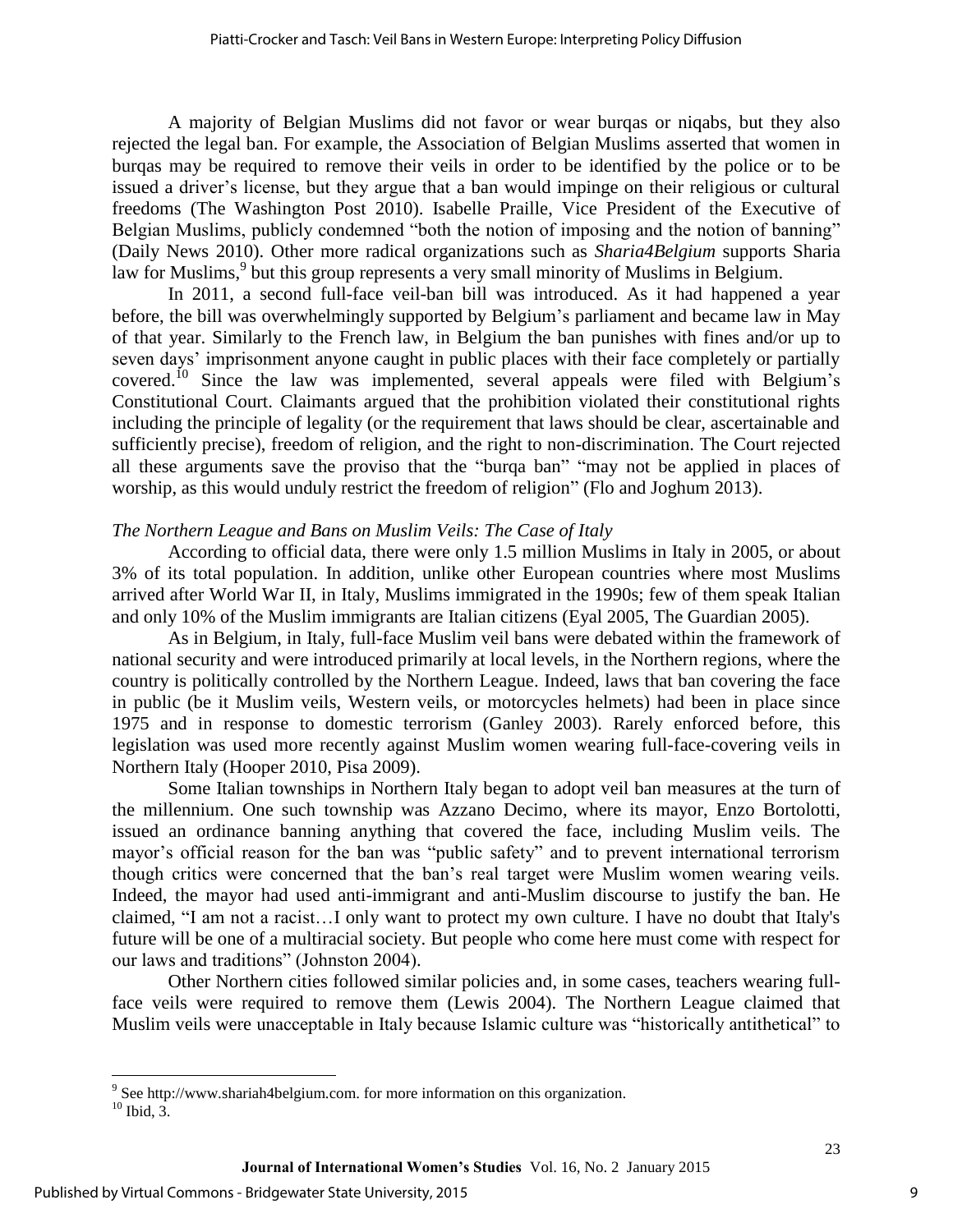Italian culture (Lewis 2004); once again, values became the overarching justification for a ban on Muslim veils.

As in the other three European countries discussed in this article, a national bill introduced in 2010 was supported overwhelmingly by the public, with more than 70% of those polled in favor of the ban. Yet, the Italian Muslim community was divided; some Italian Muslim groups opposed the ban as an attack on personal freedom, though they also encouraged women not to wear full-face veils (Daily Mail 2010). Others claimed that women should have the freedom to choose how to dress (Hooper 2010). Moreover, penalizing women for wearing Muslim veils was seen as discriminatory and as punishing the entire Muslim community (Hooper 2010).

The national bill amends the 1975 legislation adding specific provisions on Muslim fullface veil bans (Pisa 2009). The Minister for Equal Opportunities, Mara Carfagna, argued that the ban was aimed at protecting "the dignity and rights of immigrant women" (Daily Mail 2010). She claimed that full-face veils were not considered to be religious symbols by top Islamic authorities in Paris and Cairo. Italian supporters of the ban also claimed that even Middle Eastern feminists and intellectuals have viewed Muslim veils as a sign of women's oppression.

 As with other European veil bans, the Italian bill mandates women who wear full-face Muslim veils to remove their veils in public places when required by police (UAE 2010). The bill provides for both fines and imprisonment if veils are not removed. In addition, like the French law, the Italian bill punishes more severely those who "force someone to wear a burqa or face veils using either physical or psychological violence" (Pisa 2011). Less than a year after the national bill was introduced, the Italian parliamentary commission approved a draft of the bill that not only prohibits Muslim veils but also other face-covering items such as masks in public places (The Washington Post 2011). The question here is whether the ban will be fairly implemented against all who cover their faces or will target more often women wearing full-face Muslim veils as was the case with the 1975 law.

# *The Far-Right Party and "Burqa" Bans in the Netherlands*

In the Netherlands, Muslims account for about 6% of the population and, despite their diverse backgrounds, Muslims have been considered one single ethnic group since 2001 (Digital Journal 2012). Furthermore, among Muslims only between 100 and 400 women wear full-face Muslim veils (National Post 2012).

Until recently, Muslim full-face veils were legal in the country and were accepted or at least tolerated by most of the public (The Economist 2013). Yet, public attitudes towards Muslims began to change after the 2002 assassination of right-wing politician Pim Fortuyn, who had called Islam "backward" and expressed his opposition to Muslim conservatism; yet, his assassin was not an Islamic radical. Still, Dutch people were concerned whether Muslims could tolerate criticism and adapt to liberal values. As a result, Dutch imams were mandated to attend classes on freedom of speech and religion, and a general debate on veil bans ensued (Henley 2004).

Bans on full-face veils were introduced in some public schools beginning in 2003. The Dutch parliament issued a report in 2004, which, similar to the ones in France and Italy, asserted that efforts to integrate Muslims to Dutch society were proven inefficient as rising Islamic fundamentalism had been experienced in the country (Henley 2004). A veil ban bill proposal by right-wing politician Geert Wilders followed the report. Wilders stated that "women walking the streets in a totally unrecognizable manner were an insult to everyone who believed in equal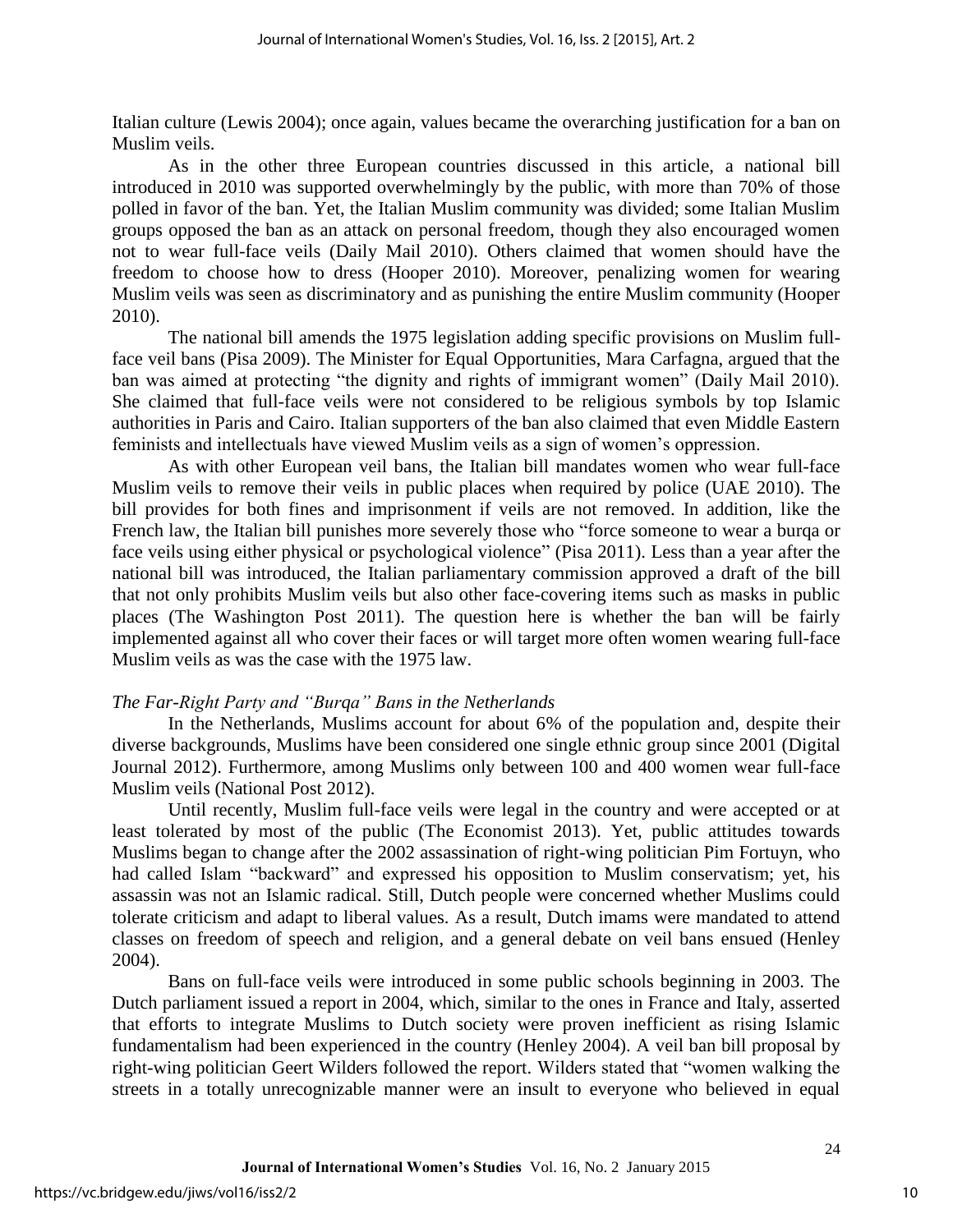rights" and saw the bill as "a comfort to moderate Muslims" and a "contribut[ion] to integration in the Netherlands" (Digital Journal 2012). However, change in the government-coalition prevented this bill from becoming law.

Opposition to the veil-ban bill was made apparent by the justice ministry, among others, who discussed the discriminatory nature of the bill (Agence France Presse 2006). In addition, members of the Labor Party warned that a ban of this kind could be perceived as "Islambashing" (Max 2006, Doward 2006). Others, like Amsterdam's Mayor Job Cohen, were also concerned that the ban could provoke a backlash among Muslims and lead to an increase in the number of women wearing full-face veils (Max 2006, Doward 2006, Hudson 2006).

By 2010, when many other European countries were considering veil-ban laws, the farright Dutch leader Geert Wilders insisted on the need to ban Muslim full-face veiling (Daily News 2010). Wilders' proposal was intended to ban only full-face Muslim veils and not other religious symbols. "This (ban) is not meant for crosses or yarmulkes because those are symbols of religions that belong to our own culture and are not—as is the case of headscarves—a sign of an oppressive totalitarian ideology" (West 2010). When the Freedom Party became the third largest party in the Dutch parliament, the Muslim veil-ban bill was considered once again (Waterfield 2011). In January 2012, the Dutch Cabinet of Ministers approved the bill and the law was adopted with overwhelming parliamentary support. The ban on full-face Muslim veils was first implemented in 2013.

### **To Ban or Not to Ban?**

The previous section shows that the discourses on Muslim-veil bans in Belgium, France, Italy and Netherlands echoed each other; policy-makers and public opinion in these countries seem to take notice of policies or events occurring in other countries. In most of these casestudies Muslim veils were initially banned along with other pieces of clothing covering the face and were rooted primarily on security concerns. At the same time, bans were enforced only against women wearing Muslim veils rather than other religious clothing. Additionally, bill proposals to ban Muslim veils were initiated by right-wing political forces, leading to link these veil-bans to growing racism and xenophobia. The center and center-left in most cases would later join forces to ban full-face veils, justifying these policies on women's rights, on the fact that veils represent an unacceptable tradition that perpetuates women's repression, and on secularism, or the exclusion of religion from public spaces. The Muslim community remained divided on this issue: although in all the countries discussed in this paper, Muslim authorities stated that Muslim veils were not required by Islam, most did not endorse the bans either. Besides, women with veils justify wearing them by reference to Islamic texts.

Despite this trend, it is also noteworthy that bans proposed around the same time in other Western European countries were rejected either by their legislatures or courts of law. This shows that despite similar external developments, internal factors are critical regarding whether policy innovation will or will not be adopted. For example, in 2010 the right-wing Progress Party introduced a full-face Muslim veil-ban bill in Norway's Parliament. Yet, a coalition of opposition parties rejected the proposal and the bill was never debated. Jan Tore Sanner, deputy leader for the Conservative Party argued that "All repression must be combated but by means of open debate, not with sanctions that affect the victims" (The Foreigner 2010). Similarly in 2010, Denmark's ruling party proposed legislation banning full-face Muslim veils with the explicit support of M. Lars Loekke Rasmussen, then Prime Minister, who argued that burqas and niqabs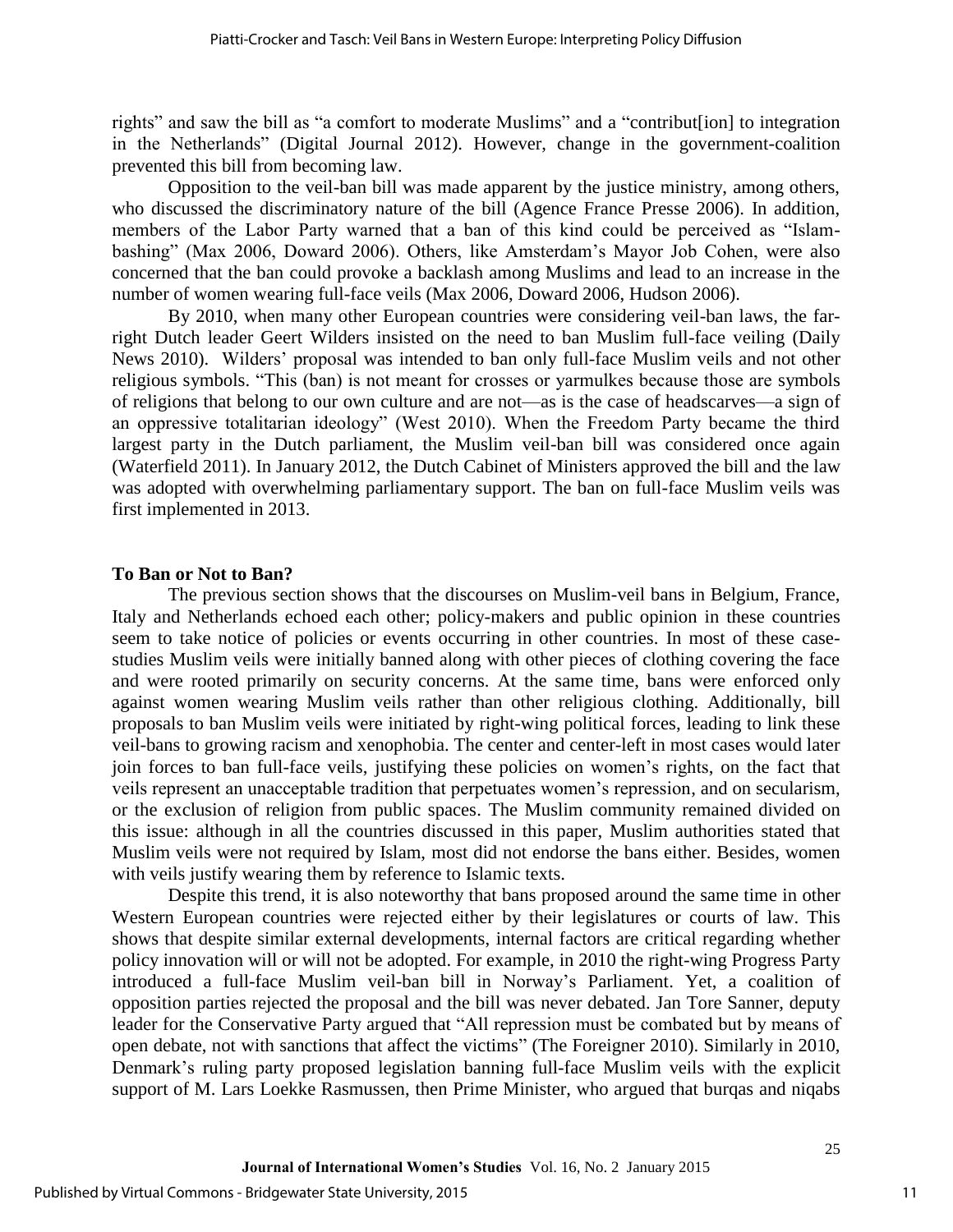did not have a place in Danish society. Yet, Parliament later rejected the legislation (Alaez Corral 2013). Furthermore, in the Spanish Northeastern region of Catalonia, more than a dozen cities adopted burqa bans in 2010 and there was also consideration of a nationwide ban during the same year. The national bill promoted by the Conservative *Partido Popular* (PP*)* was rejected by a majority of Spanish legislators (some of them from the PP) in the Lower House. Three years later, Spain's Supreme Court overturned local-level veil-ban legislation by ruling that such policies limited religious freedoms (Costa del Sol News 2013).

#### **Conclusion**

Diffusion may be seen logically as an international process where external factors influence the domestic affairs of a state, and also as one subfield of linkage politics, where both internal and external determinants interact within a state. Thus, an appropriate explanation of diffusion should be given in terms both of the unit of analysis (e.g. states, individuals, or groups of individuals) and the social structures in which these units are embedded (e.g. world or regional systems). This research claimed that regional trends, such as a significant immigration of people of Muslim origin and regional/national security concerns after 9/11 within the normative framework of *Europeanism* were the "take-off point" for the sort of "bandwagon effect" that encouraged the spread of full-face Muslim veil bans in France, Belgium, Italy, and the Netherlands (Kingdon, 1998). In addition, various domestic factors, including right-wing political parties joined later by other parties and public opinion, were critical in shaping the internal processes leading to policy innovation in these four Western European countries. Yet, despite similar external developments, other Western European countries, including Norway, Denmark, and Spain, rejected national bans on full-face veils. These cases help demonstrate the significance of internal developments in the process leading to policy innovation.

Overall, European governments may be legally entitled to limit women's rights to wear Muslim veils, but banning them altogether may be an infringement of such individual rights as privacy, expression, personal identity, and freedom to manifest one's religion, which are also European traditions. Muslim organizations argue that women should have the right to express themselves freely and not to be discriminated on the basis of the religion and the symbols they wish to wear in public places and these principles should not be impinged even when secularism is a state goal. Furthermore, policies that intrude directly on freedoms of expression and religion may be seen as a threat to the growing Muslim community in Europe and may eventually lead to a violent, albeit unintended backlash. Perhaps, reaction against these bans might have been different if they had been initiated from clearly centrist and immigrant-friendly political forces; had been applied equally to everybody who wore some type of facial coverage (helmets, yarmulkes, Sikh hats, etc.); and were clearly based on identification requirements, rather than on cultural differences or values. But this has not been the case, thus far.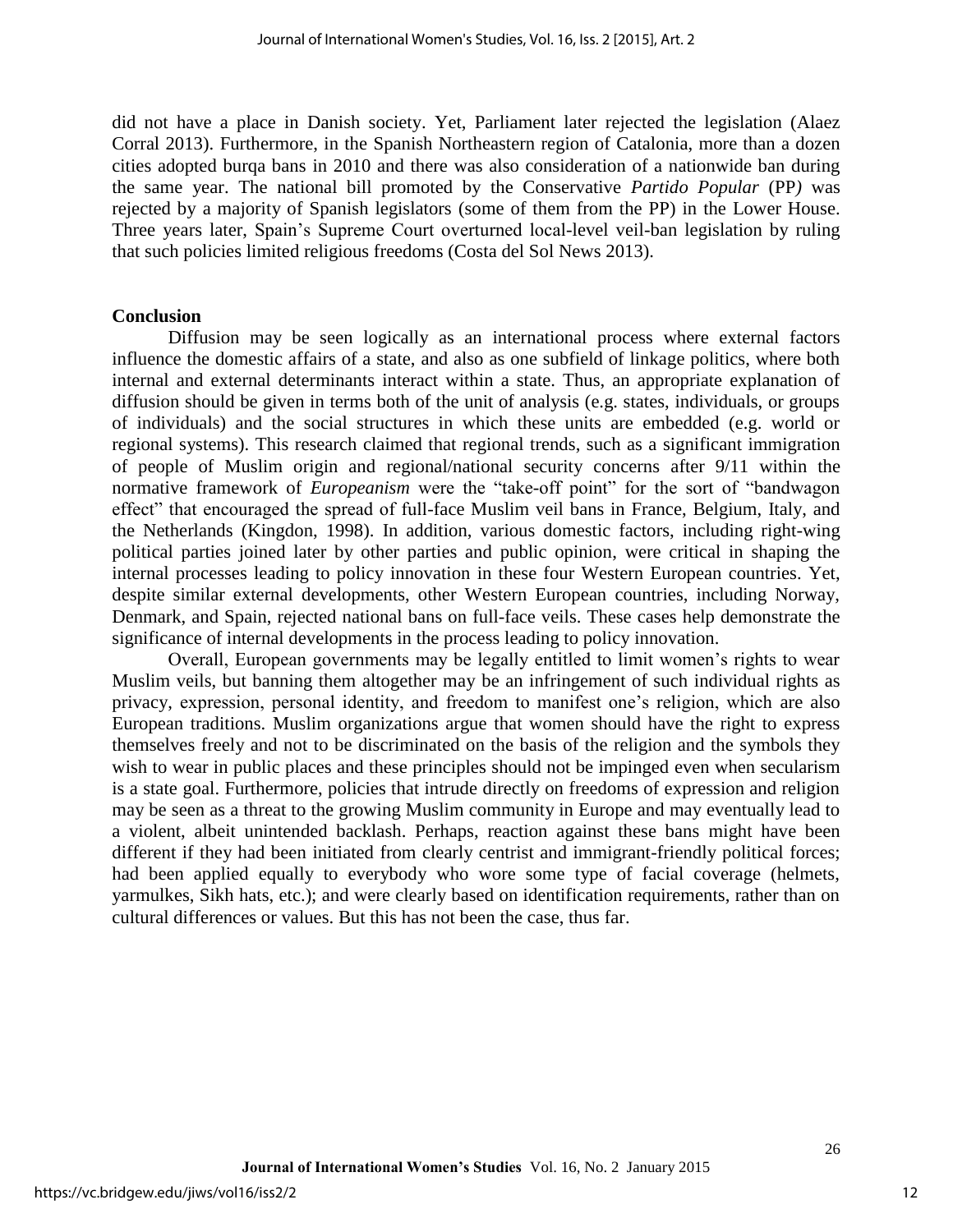# **References**

- Adler E. (1991). "Cognitive Evolution: A Dynamic Approach for the Study of International Relations and their Progress." In Progress in Postwar International Relations, eds. Emmanuel Adler and Ben Crawford. New York: Columbia University Press: 43-88.
- Agence France-Presse. (2010). "Belgium votes to b.an wearing of Islamic burqa in public," April 30.
- Alaez Corral B. (2013). "Some constitutional thoughts about the Islamic full veil ban in Europe," *the Vienna Journal of International Constitutional Law*, 7, 3.
- BBC Monitoring International Reports. (2007). "Italy's Muslims Split Over New "values charter" launched by Interior Ministry," May 1.
- BBC Monitoring International Reports. (2010). "UAE paper says French ban of face-covering veil sets off chain reaction in Europe," September 19.
- BBC News. (2010). "France MP's report backs Muslim face veil bans." January 26.
- BBC News. (2011). "Belgian ban on full veils comes into force," *BBC News*, July 23.
- BBC News. (2012). "Spain Begins Anti-migration Ads." Available at: http://news.bbc.co.uk/2/hi/africa/7004139.stm.
- Ben D.E. (2009). "Europe's Shifting Immigration Dynamic", Middle East Quarterly Spring, 15- 24.
- Bhatti, J. (2011). "Tide of Muslims changes EU's old order," *The Washington Times* (DC), May 12.
- Borowiec, A. (2004). "A religious symbol of secular conflict Muslim headscarves spur French national debate." *The Washington Times*, January 11.
- Bowen, J. (2010). "Can Islam be French? Pluralism and Pragmatism in a Secularist State." Princeton: Princeton University Press.
- Calleya, S. (1996). "Post-Cold War Regional Dynamics in the Mediterranean Area," Mediterranean Quarterly 3(7): 42-54.
- Charlton, A. (2011). "French ban on Islamic veils enters force," *Associated Press Archive*. April.
- Chrisafis, A. (2010). "Nicholas Sarkozy says sorry for national identity ministry," *The Guardian*  November 17.
- Corriere Della Sera. (2006). "Italian MP Speaks against Muslim Veils Hiding Face," BBC Monitoring International Reports, October 18.
- Costa del Sol News. (2013). "Supreme Court strikes down Burqa Ban." Available at: http://www.costa-news.com/costa-del-sol-news/item/653-supreme-court-strikes-downburqa-ban.
- Crumley, B. (2010). "France and the Veil." *Time*, March 5, 2014.
- Daily Mail. (2010). "Italy Follows France with Bid to Ban the Burqa," January 30.
- Davies, L.(2010). "French cross-party committee to recommend partial ban on full veil," *The Guardian*, 25 January.
- Digital Journal. (2012). "Netherlands to ban the burqa in 2013," January 30. Available at: http://digitaljournal.com/article/318703.
- Ethnobarometer. (2011). "Muslim Communities in Europe: Security and Integration post 9/11." October. Available at:

http://www.ethnobarometer.org/index.php?option=com\_content&view=article&id=34:m uslim-communities-in-europe-security-and-integration-post-911-2004-

2008&catid=10:islam-of-europe&Itemid=12.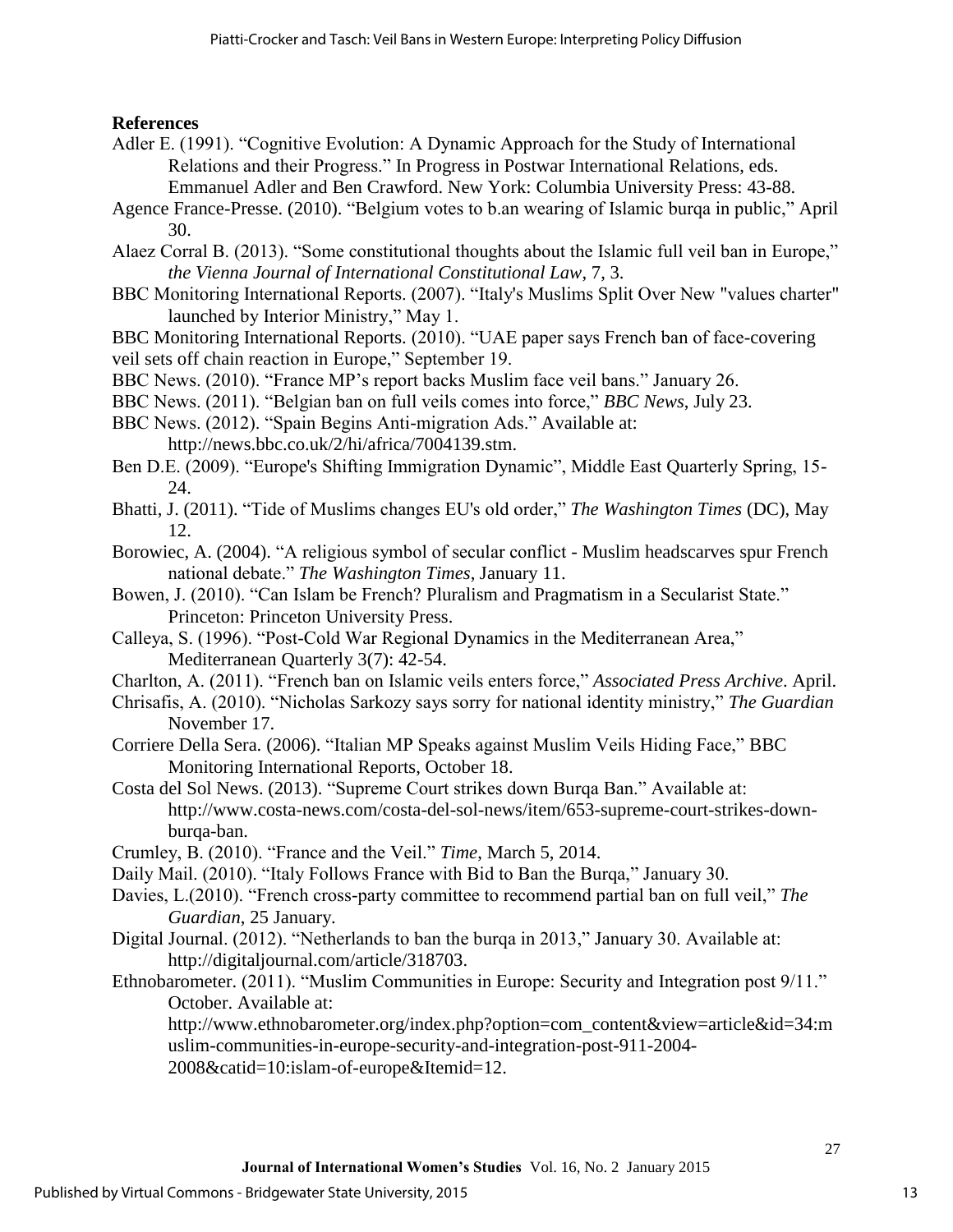Eyal, J. (2005). "Italy wakes up to a growing Muslim minority." *The Straits Times* (Singapore), August 25.

Flash Eurobarometer Reports. 2013. Available at:

http://ec.europa.eu/public\_opinion/archives/flash\_arch\_374\_361\_en.htm.

Flo J. and Vrielink J. (2013). "The constitutionality of the Belgian Burqa Ban." Open Democracy, January 2013. Available at: http://www.opendemocracy.net/jelle-flojogchum-vrielink/constitutionality-of-belgian-burqa-ban.

Freeman, R. and Tester S. (2006). "Social Policy Diffusion," Paper Presented to the Conference on Policy Transfer, University of Birmingham, October 13-15.

Florini, A. (1996). "The Evolution of International Norms." International Studies Quarterly. 40: 363-389.

Ganley, E. (2011). "Muslim women flout French ban of veil," *Associated Press Archive*, September 22.

Gray, V. (1994). "Competition, Emulation, and Policy Innovation." In L. Dodd & C. Jillson (Ed.), New Perspectives on American Politics. Washington, DC: CQ Press: 230-248.

- Guenther, K. (2008). "Understanding Policy Diffusion across Feminist Movements: The Case of Gender Mainstreaming." *Politics & Gender* 4 (4): 587-613.
- Habermas J. and Derrida J. (2003). "February 15, or What Binds Europe Together: Plea for a Common Foreign Policy, Beginning in Core Europe" In Frankfurter Allgemeine Zeitung, 31 May 2003.
- Islam in Europe. (2010). "Belgium: Muslim associations distance themselves from call for Sharia law." 6 April. Available at: http://islamineurope.blogspot.com/2010/04/belgium-muslimassociations-distance.html.

Johnston, B. (2004). "Italian mayor fights terror threat with ban on veils. Leader reintroduces 1970s law forbidding face concealment." *Chicago Sun-Times* (IL), August 8.

Kingdon, J. (1995). "Agendas, Alternatives, and Public Policies" 2nd ed. Boston: Little Brown.

Lewis, A. (2004) "After France, headscarf issue causes ripples in Italy," *Associated Press Archive*, March 26.

Lorentzsen, E. (2004). "Ban On Muslim Veil Could Backfire In France." *Grand Forks Herald*, March 21.

McLendon M, Hearn J. and Deaton R. (2006). "Called to account: Analyzing the origins and spread of state performance-accountability policies for higher education." Educational Evaluation and Policy Analysis, 28 (1): 1–24.

Mintrom M. and Vergari S. (1998). "Policy Networks and Innovation Diffusion: The Case of State Education Reforms. *Journal of Politics,* 60: 126-148.

National Post. (2012). "Netherlands plans to ban Muslim face-covering veils next year," January 27.

New York Times. (2011). "Belgium: Parliament Passes Burqa ban," April 28.

Piatti-Crocker, A. Ed. (2011). Diffusion of Gender Quota Laws in Latin America and Beyond: Advances and Setbacks in the Last Two Decades. New York: Peter Lang Publishing.

Pisa, N. (2011). "Italy will be next EU state to ban Muslim burqa and face veil." *The Evening Standard*, August 3.

Rogers, E. (2003). "Diffusion of Innovations." New York: Free Press.

Sabatier P. (1999). "Theories of the Policy Process." Westview Press: Boulder, Co.

Salton, H. (2012). "Fear Factor: Europe bans the burqa." Available at:

http://www.opendemocracy.net/herman-salton/fear-factor-europe-bans-burqa.